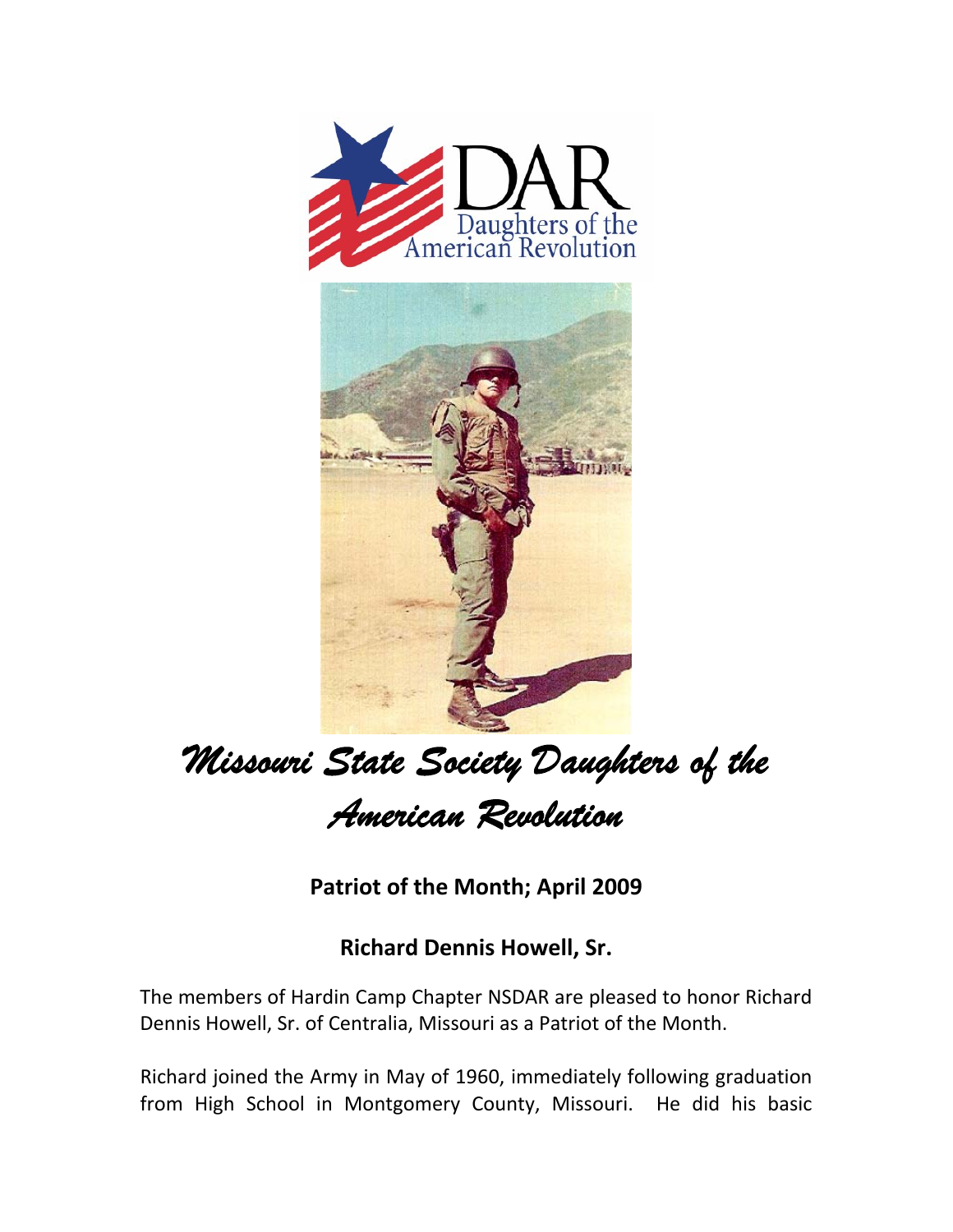training in Fort Leonard Wood, Missouri followed by eight weeks of training as a single-engine airplane mechanic. He was assigned to Fort Lewis, Washington as a member of the  $4<sup>th</sup>$  Aviation Battalion,  $4<sup>th</sup>$  Infantry in November of 1960 and promoted to Specialist  $4<sup>th</sup>$  Class on August 2, 1961. In 1962, he was assigned to the Aviation School at Fort Rucker, Alabama where he completed additional training before being assigned to the Aviation Company,  $11<sup>th</sup>$  Armored Calvary in Straubing, Germany. Richard was discharged but reenlisted soon after for an additional six years. He served with the  $3^{rd}$  Aviation Battalion,  $3^{rd}$  Infantry Division, Kitzingen, Germany and while there he visited the Dachau Concentration Camp, which impacted the remainder of his life.

Richard was promoted to Specialist  $5<sup>th</sup>$  Class in 1964 and was assigned service with the 13<sup>th</sup> Artillery Group in Homestead, Florida where he was awarded the Outstanding Performance of Duty Medal. He also earned the National Defense Service Medal, was a recipient of the Army Good Conduct Medal twice, Meritorious Unit Commendation, Vietnam Service Medal, Republic of Vietnam Campaign Medal with "Metal 1960 Device", Aircraft Crewman Badge, Expert Rifleman Badge‐M‐14 Rifle and Sharpshooter Rifleman Badge.

Richard was stationed in Quy Nho'n, Republic of Vietnam in February of 1967 as Platoon Sergeant for rotary wing maintenance (helicopter). He completed his tour of duty in 1968 and was stationed in Fort Leonard Wood, Missouri in Company C, Special Troops where he was a Senior Troop Movement Specialist.

Richard's enlistment expired in July of 1968 but he reenlisted in 1969 and served as a Staff Sergeant in the  $14^{th}$  Company,  $1^{st}$  Battalion in Fort Rucker, Alabama. He served as the Operations and Maintenance Sergeant at the US Army Aviation School in Fort Rucker and also as the enlisted Aide to the Division's Sergeant Major and Commanding Officer. He remained in this role until his retirement.

Richard has four children, thirteen grandchildren and nine great‐ grandchildren. He and his second wife Shirley live in Centralia, Missouri.